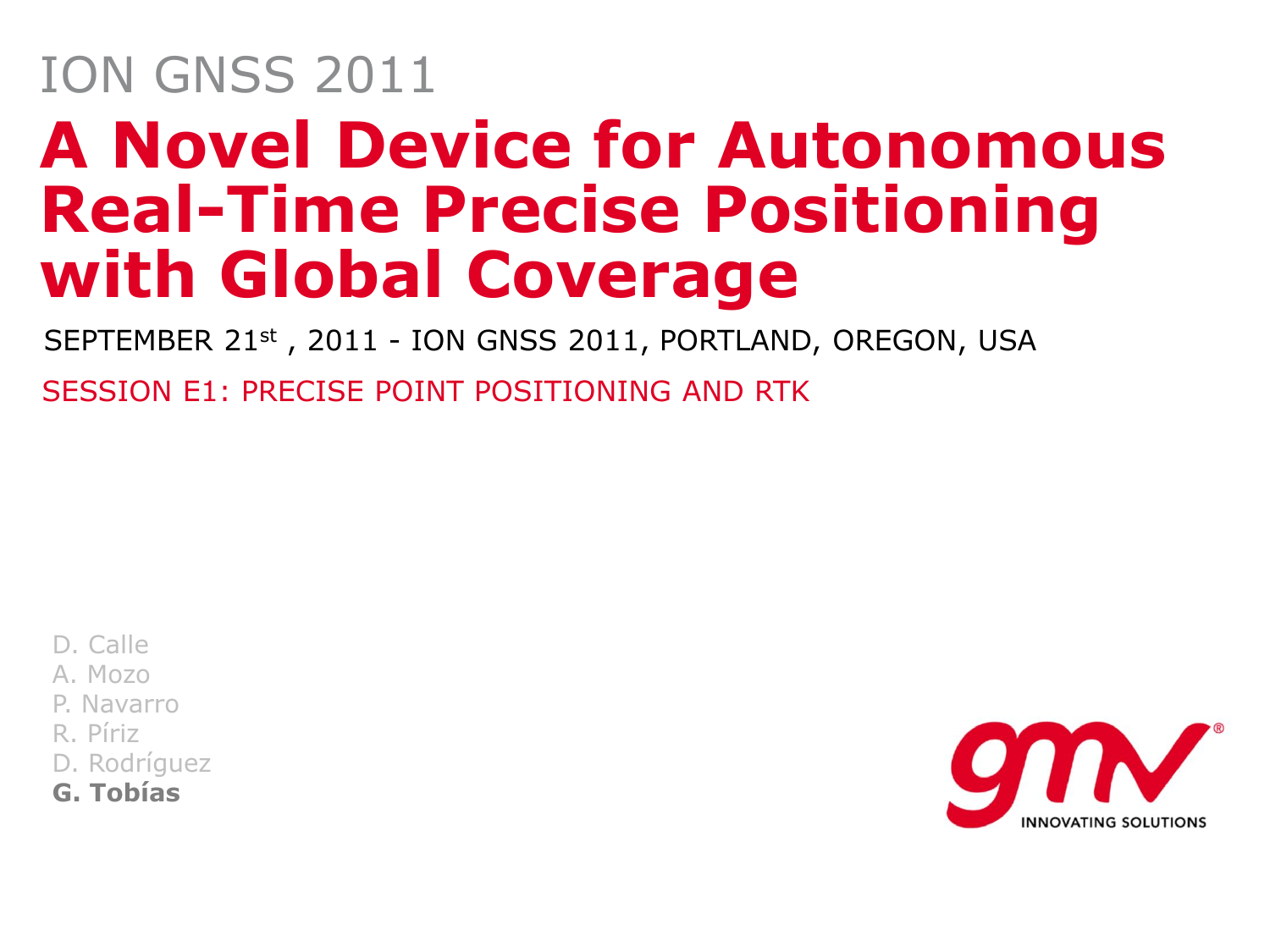#### **OUTLINE**

- Introduction to Precise Point Positioning (PPP)
- **Products for PPP**
- **Precise products dissemination**
- PPP Messages over Iridium
- **User Terminal Overview**
- **Phase Ambiguity Resolution**
- Conclusions



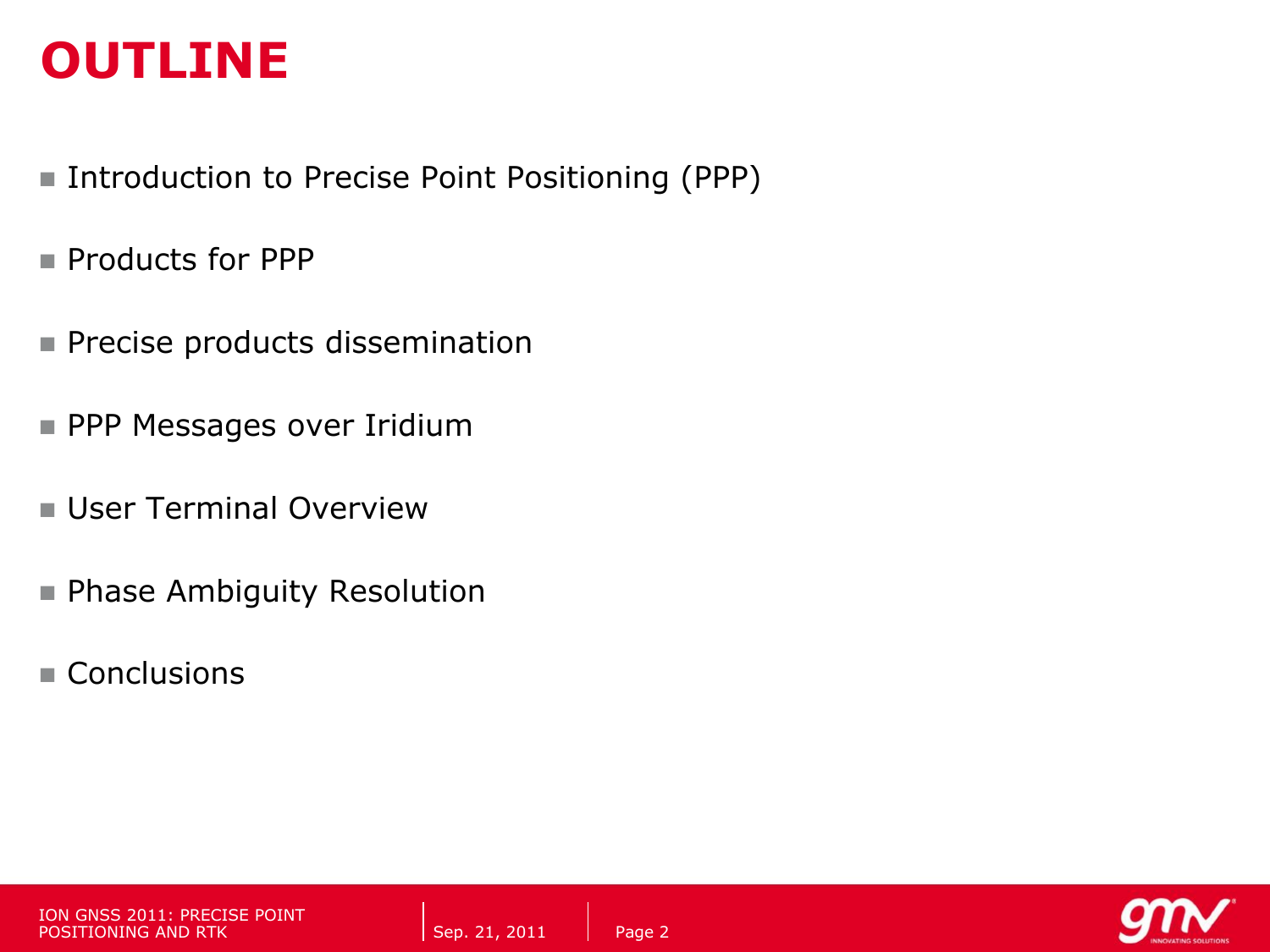#### **PPP: PRECISE POINT POSITIONING**

 Absolute positioning technique based on undifferenced, dual-frequency observations coming from a single GNSS receiver, together with detailed physical models and corrections, and precise GNSS orbit and clock products calculated beforehand.

 Additional corrections used to mitigate systematic effects which lead to centimeter variations in the undifferenced code and phase observations; phase wind-up corrections, satellite antenna offsets, station displacements due to tides (earth and oceanic), etc.

Observations coming from satellites are processed together in a process that solves for the different unknowns; the receiver coordinates, phase ambiguity terms, receiver clock offset and zenith tropospheric delay.

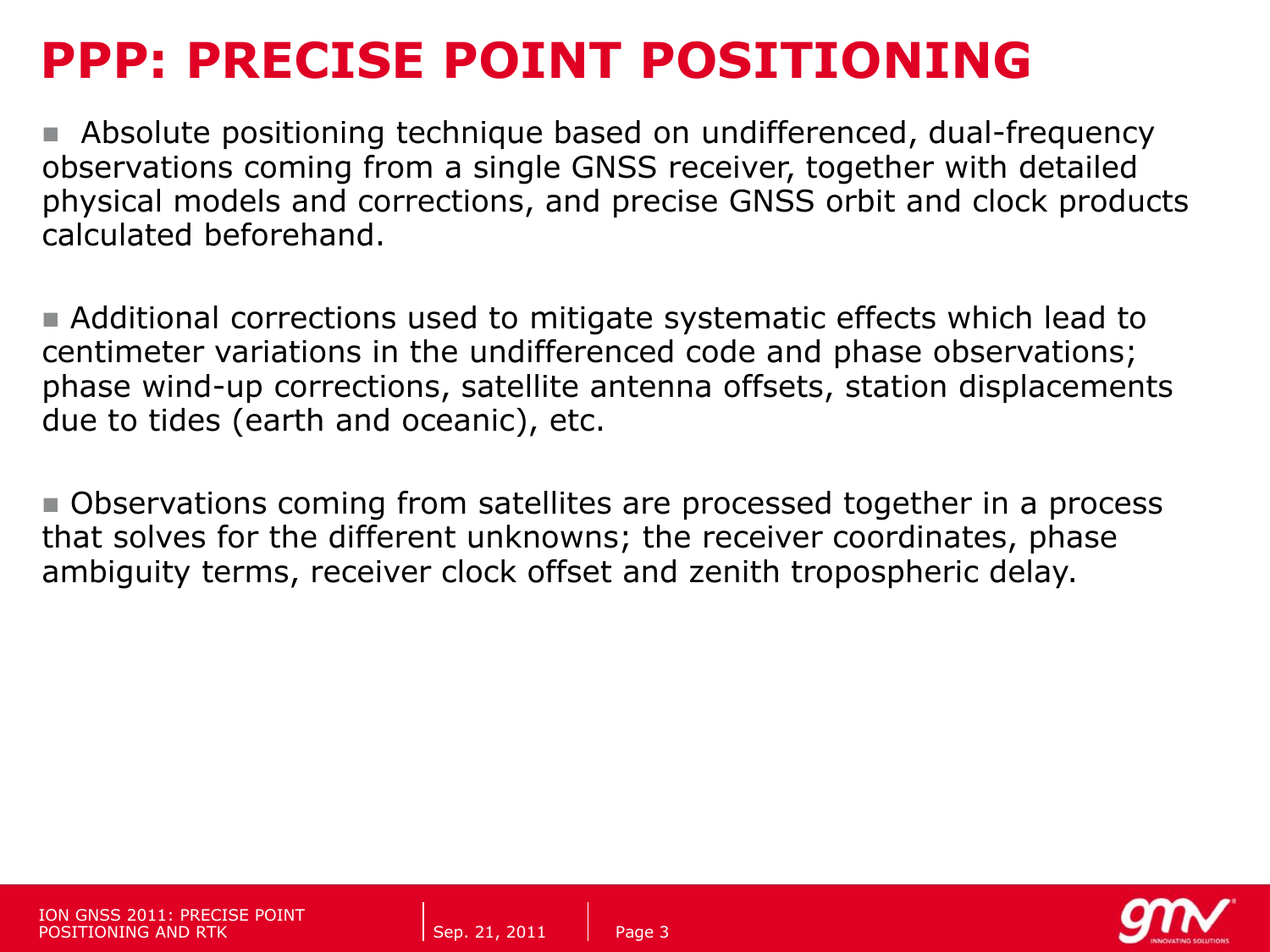### **PRODUCTS FOR PPP (1)**

GMV: Infrastructure for generation of precise GPS and GLONASS orbits and clocks for real time and post-processing applications

■ Data retrieval, from a worldwide station network via NTRIP

**PPV** makes iono-free and geometry-free measurements available to the different algorithms

ODTS processes 2-days every 15 minutes. Provides satellite orbits and other  $\frac{60}{30}$ estimated parameters

RT CLK estimates satellite clocks in real time with inputs from PPV and the outputs  $\frac{1}{2}$ from the last ODTS execution



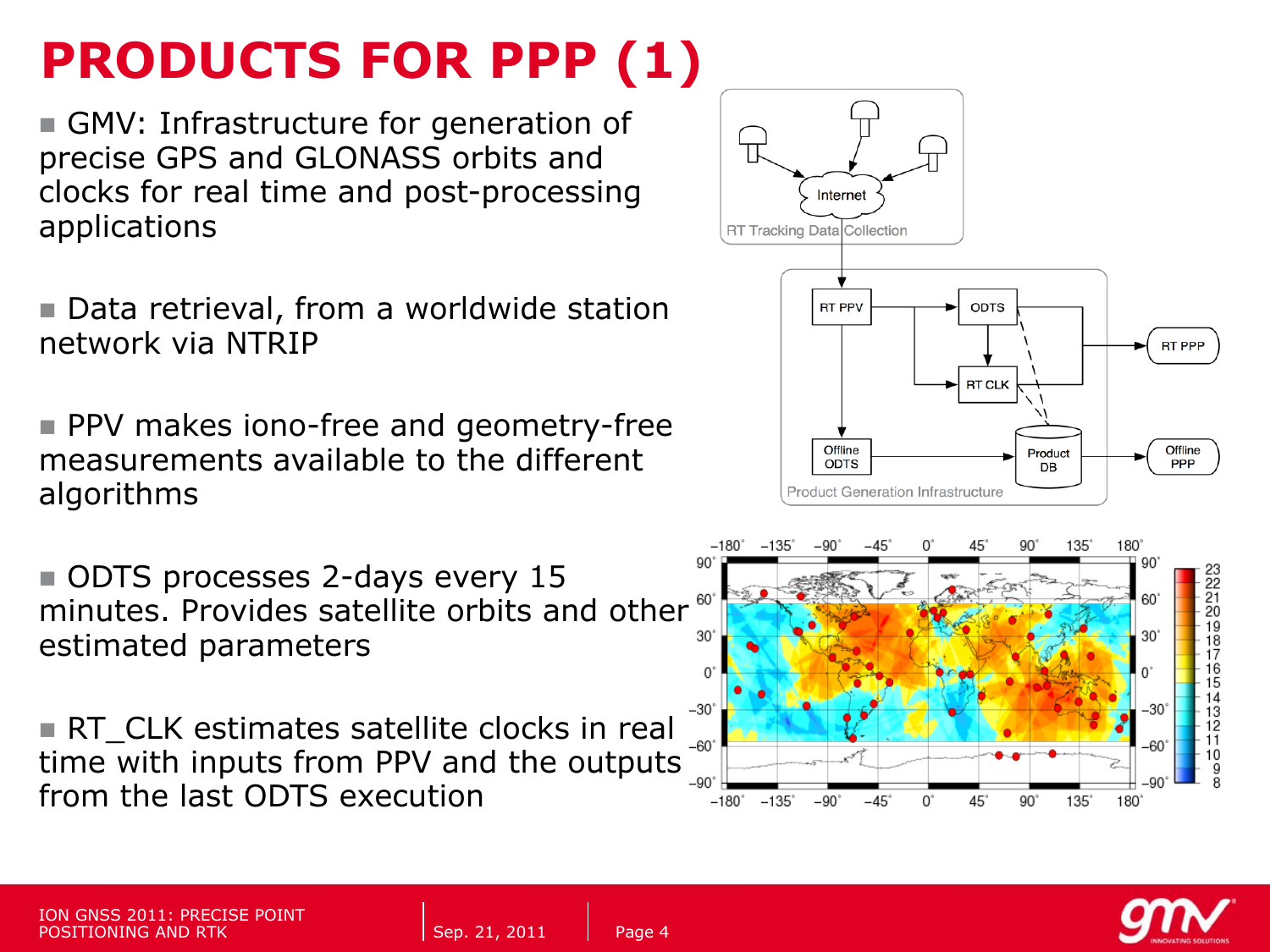### **PRODUCTS FOR PPP (2)**

**Real-time orbits and clocks available** as data stream to real-time processing algorithms, and stored in standard formats (SP3, clock RINEX) to be used as reference products for *magicGNSS* PPP service

 $\blacksquare$  Real time products contribute to the IGS Real Time Pilot Project since 2010

■ The clock RMS stays around 0.3 ns and the 15 minute prediction orbit error stays around 6 cm with respect to IGS.





**ISE POINT** POSITIONING AND RTK Sep. 21, 2011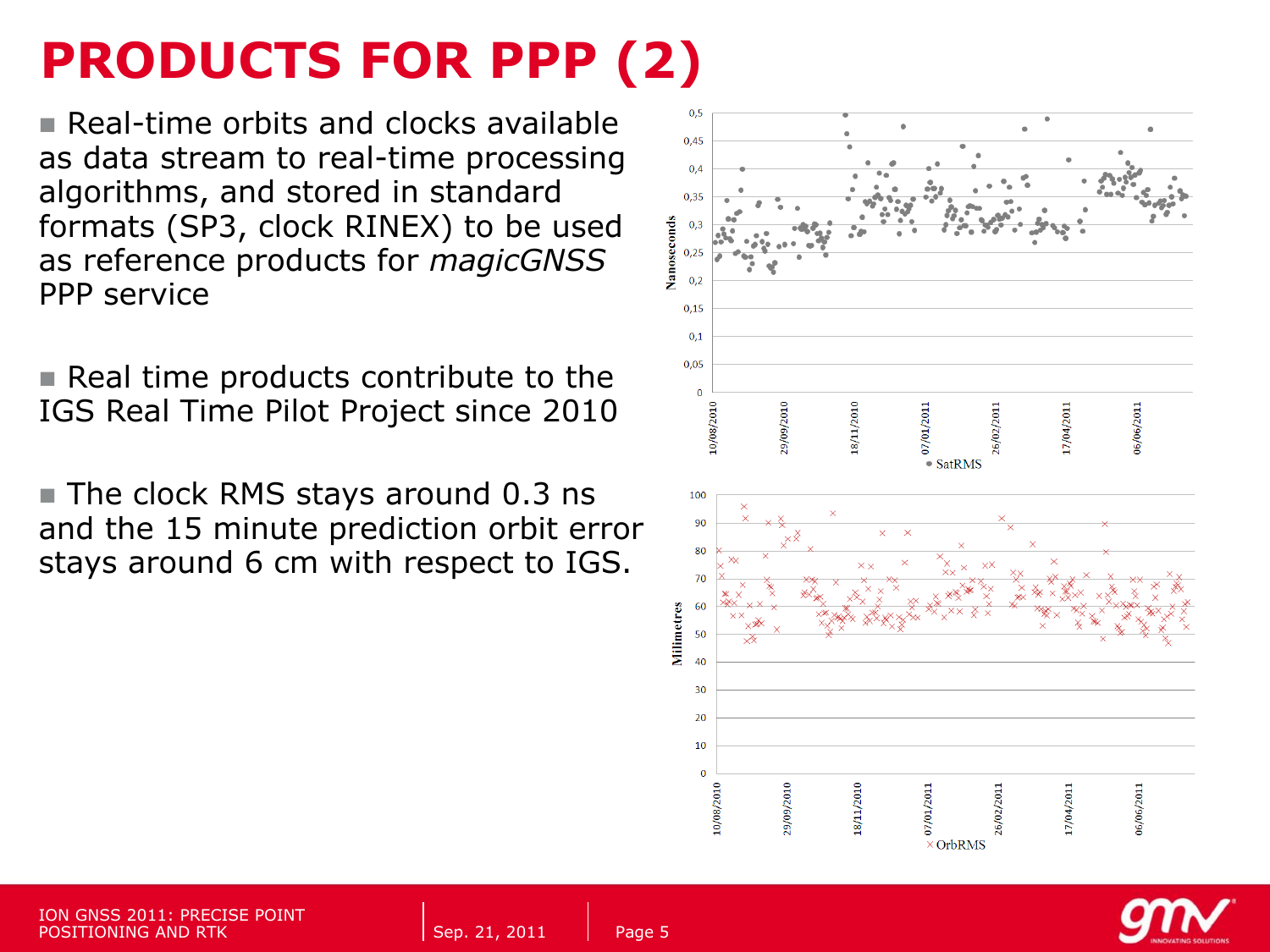#### **PRODUCTS FOR PPP (3)**

 Offline ODTS process running in offline post-processing mode with a latency of 2 days

■ Specific setup and larger amount of data allows the generation of more precise products than the real time ones

■ IGS comparison: typical orbit performances around than 3cm, and clock accuracy is around 0.2ns

Product quality (GPS and GPS  $+$ Glonass) monitored via PPP of 9 IGS stations. 1 centimeter nominal error



**Station**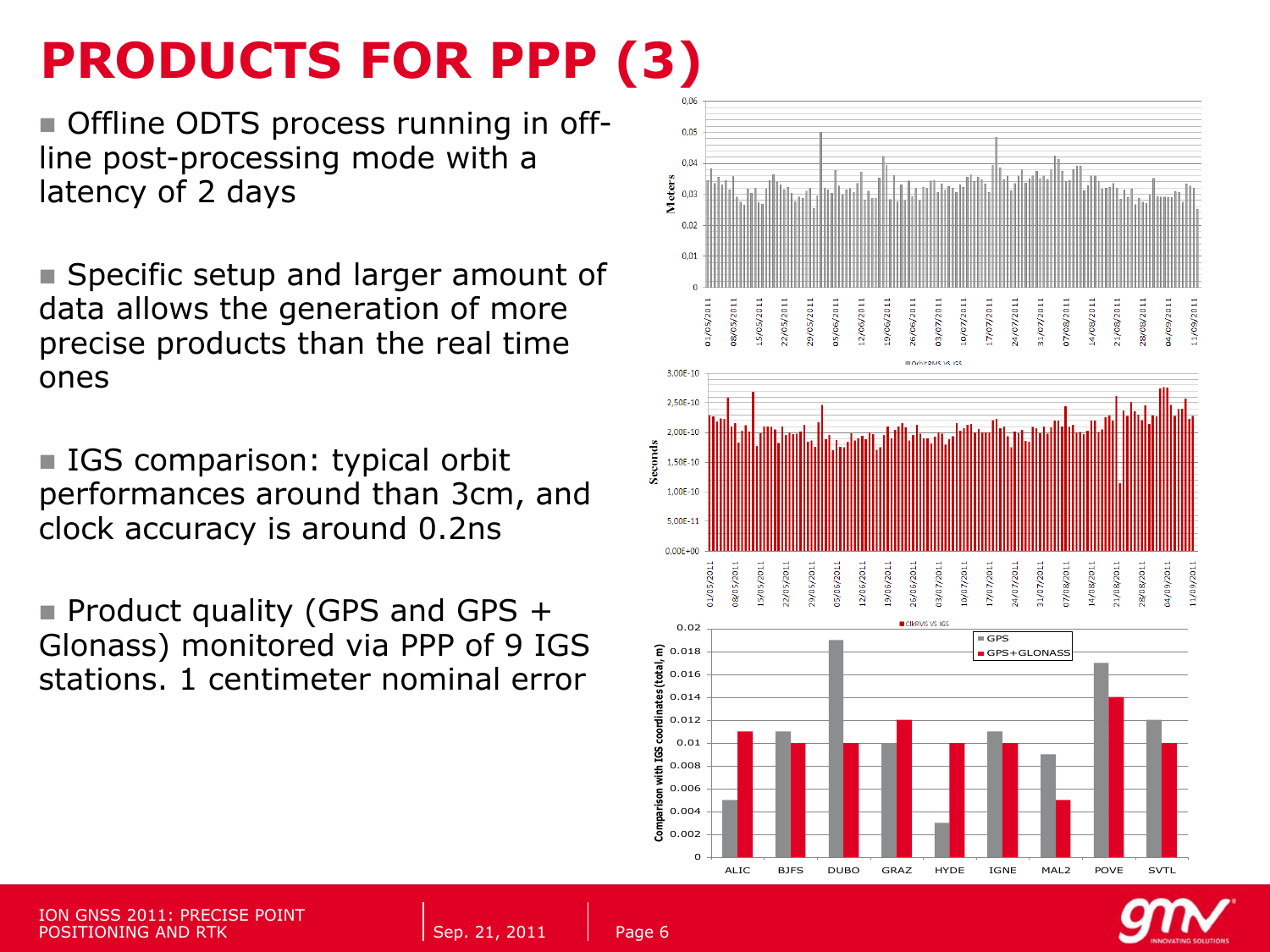### **PRECISE PRODUCTS DISSEMINATION (1)**

 Once reference products are available in RT, next problem to tackle it their transmission to the user, both format and channel.

■ Sending full information implies large bandwidth -> Navigation messages under RTCM standard are already available to any professional receiver, sending corrections to this ephemeris is a more practical approach.

 Draft RTCM specification already supports RT corrections for PPP in the socalled "state-space representation" or SSR. Several messages available.

 Additional messages needed for broadcasting satellite fractional biases used in PPP for carrier-phase ambiguity resolution -> Current RTCM-SSR draft specification does not specifically accommodate for such biases:

- Re-utilize some of the existing messages, like code bias messages
- Adapt the RTCM-SSR standard to accommodate for proprietary messages

 **Rate of corrections**: 15 min for orbits, 1 min for clocks, 1 min for ambiguity-fixing biases



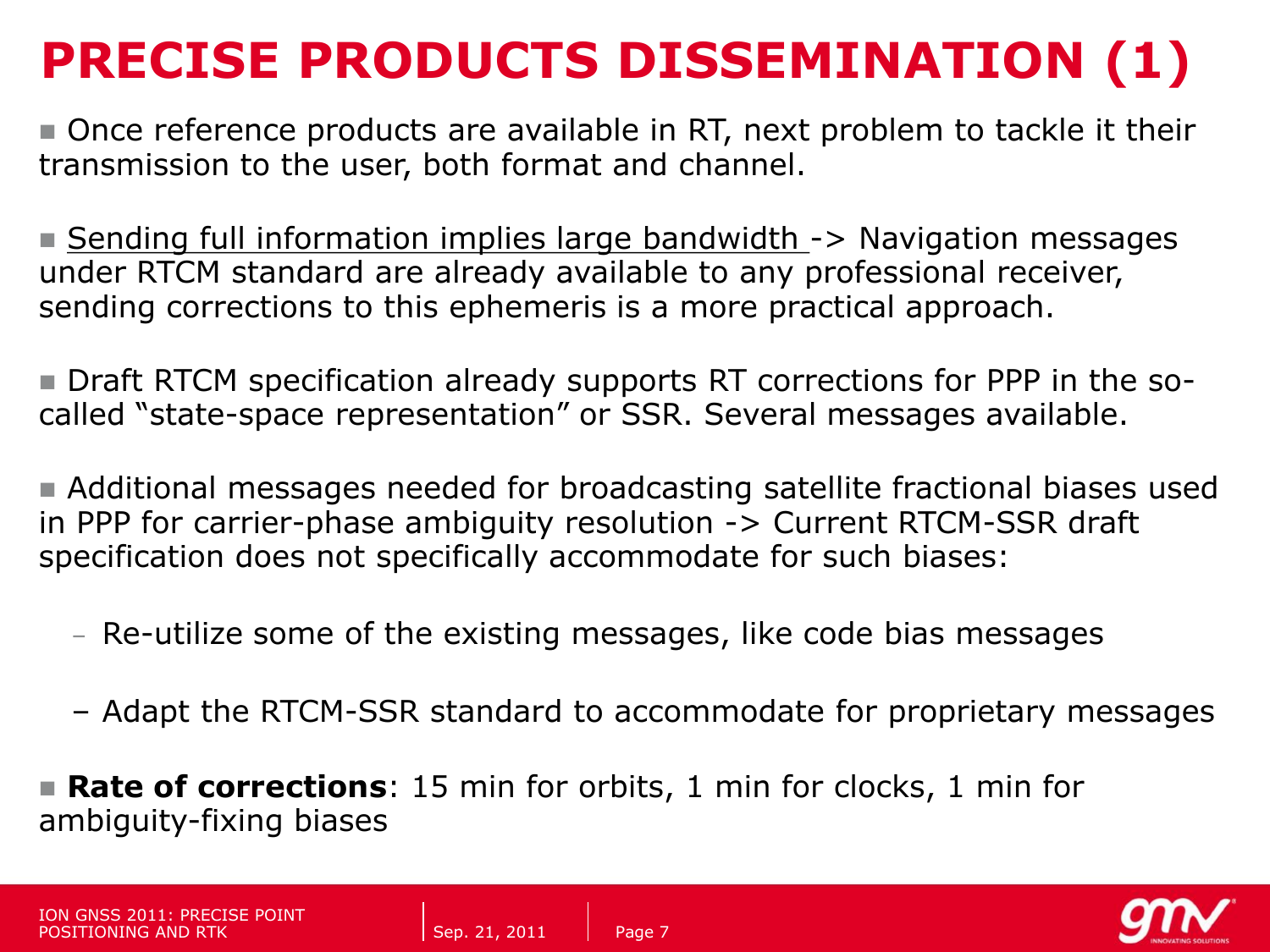#### **PRECISE PRODUCTS DISSEMINATION (2)**

RTCM messages suitable to be sent over radio or internet. The NTRIP standard has been specifically developed to broadcast RTCM corrections over the internet. NTRIP stands for an application-level protocol streaming GNSS data over the Internet

Internet not always available  $\rightarrow$  User terminal designed to support multiple transmission channels

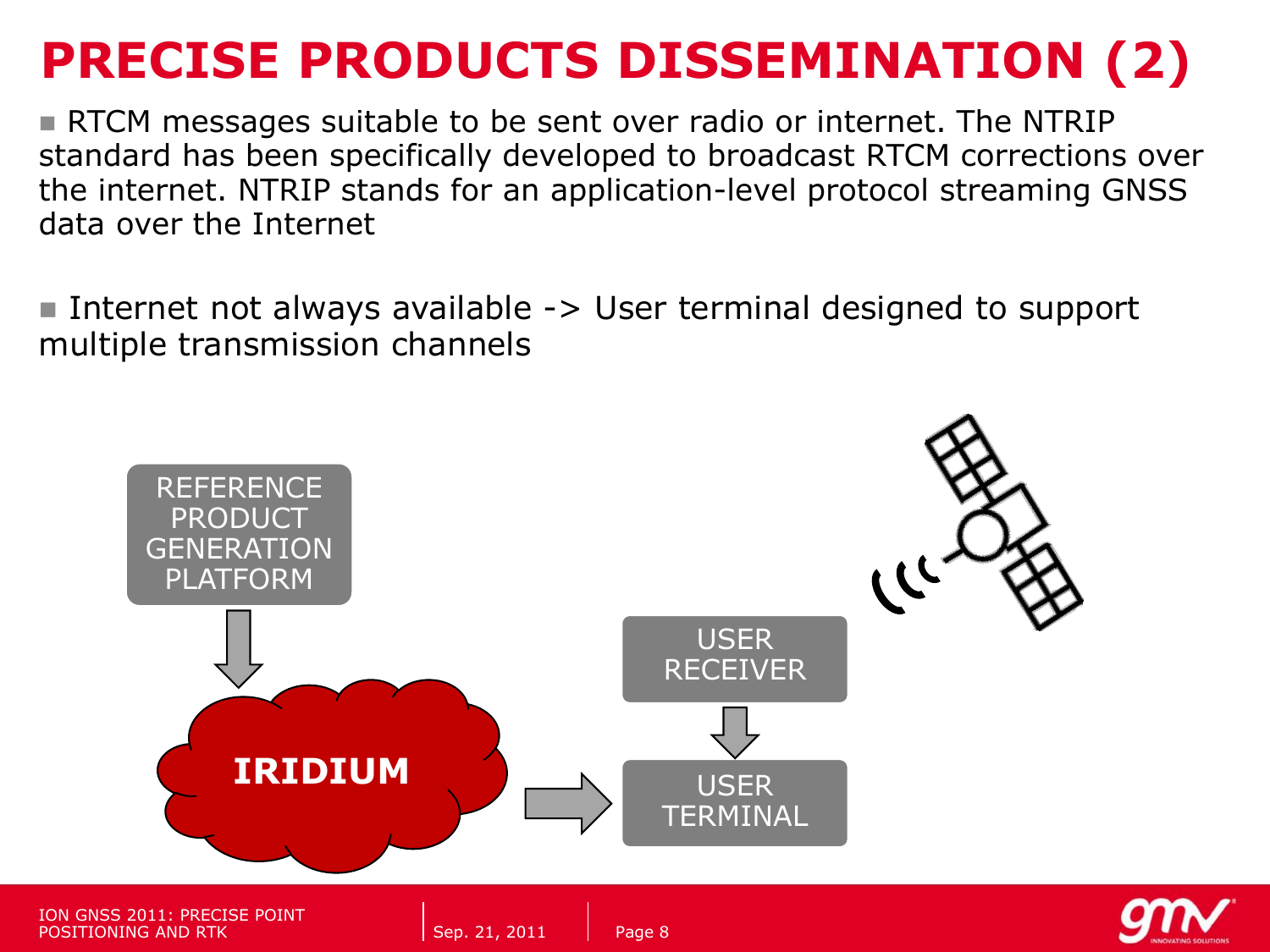#### **PPP MESSAGES OVER IRIDIUM**

Iridium is used when no internet is available for NTRIP corrections retrieval

 Constellation of 66 SV (6 planes) in polar orbit, height of 780 km. Worldwide voice and data communication from handheld satellite phones and other transceiver units

 $\blacksquare$  Iridium network covers the whole Earth, including poles

- 1610.0-1626.6 MHz frequency band operation
- For PPP the Iridium Short Burst Data (SBD) service is used, which allows two-way communications to a mobile transceiver

**Indium 9602 modem has been selected due to small size and** low power consumption

**Rate of PPP correction messages is the same as in** RTCM/NTRIP version: 15 min for orbits, 1 min for clocks, 1 min for ambiguity-fixing biases -> No performance degradation expected due to correction transmission method.





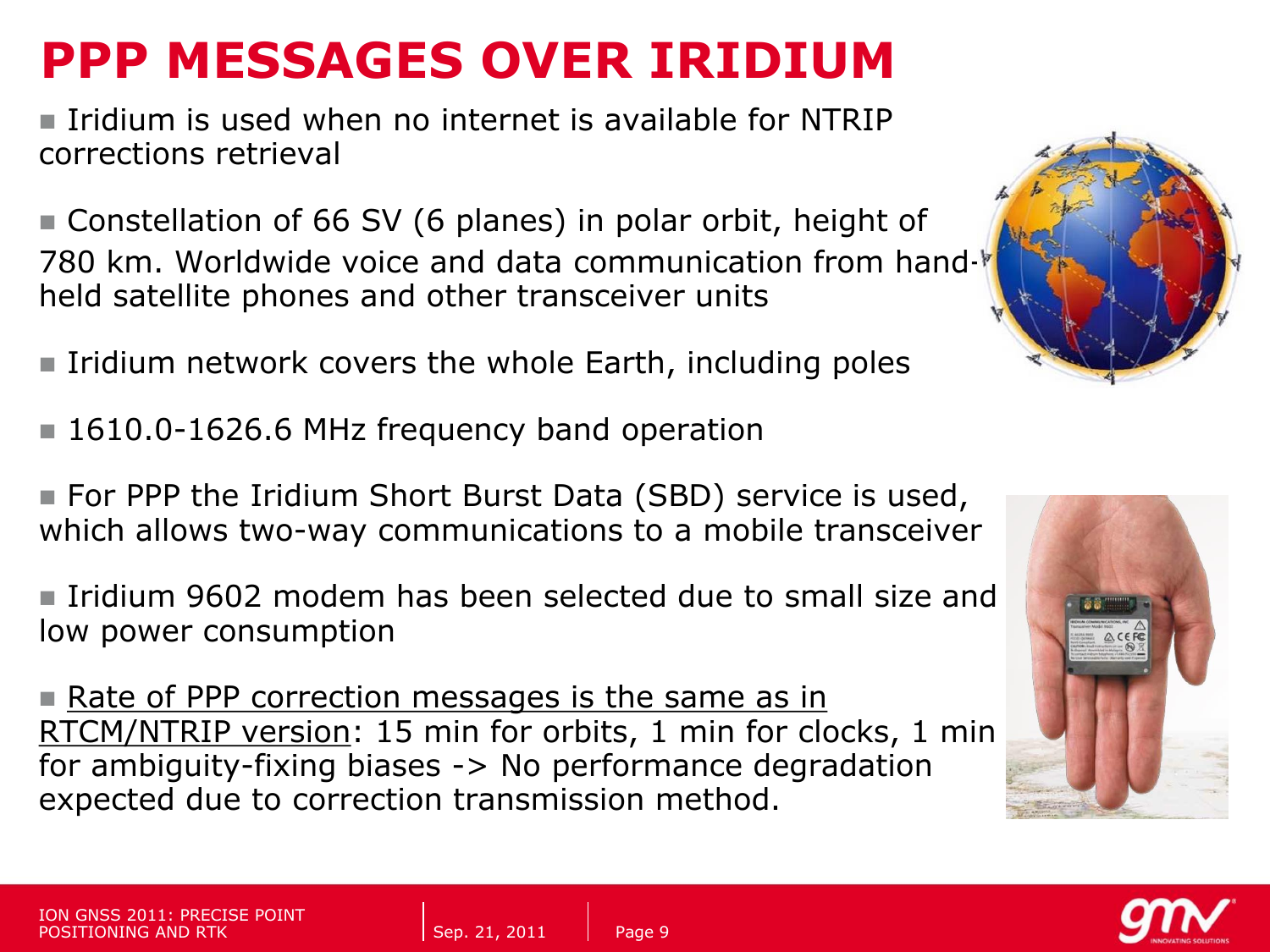#### **USER TERMINAL OVERVIEW**

■ On/off LED  $\blacksquare$  LED for Iridium coverage Ethernet

socket (for maintenance and debugging)

■ Power socket

■ On/off button **SMA** connector for GSM antenna ■ SMA connector for Iridium antenna

■ RS-232 serial port for GNSS receiver (navigation messages and raw measurements)  $\blacksquare$  LCD touchscreen



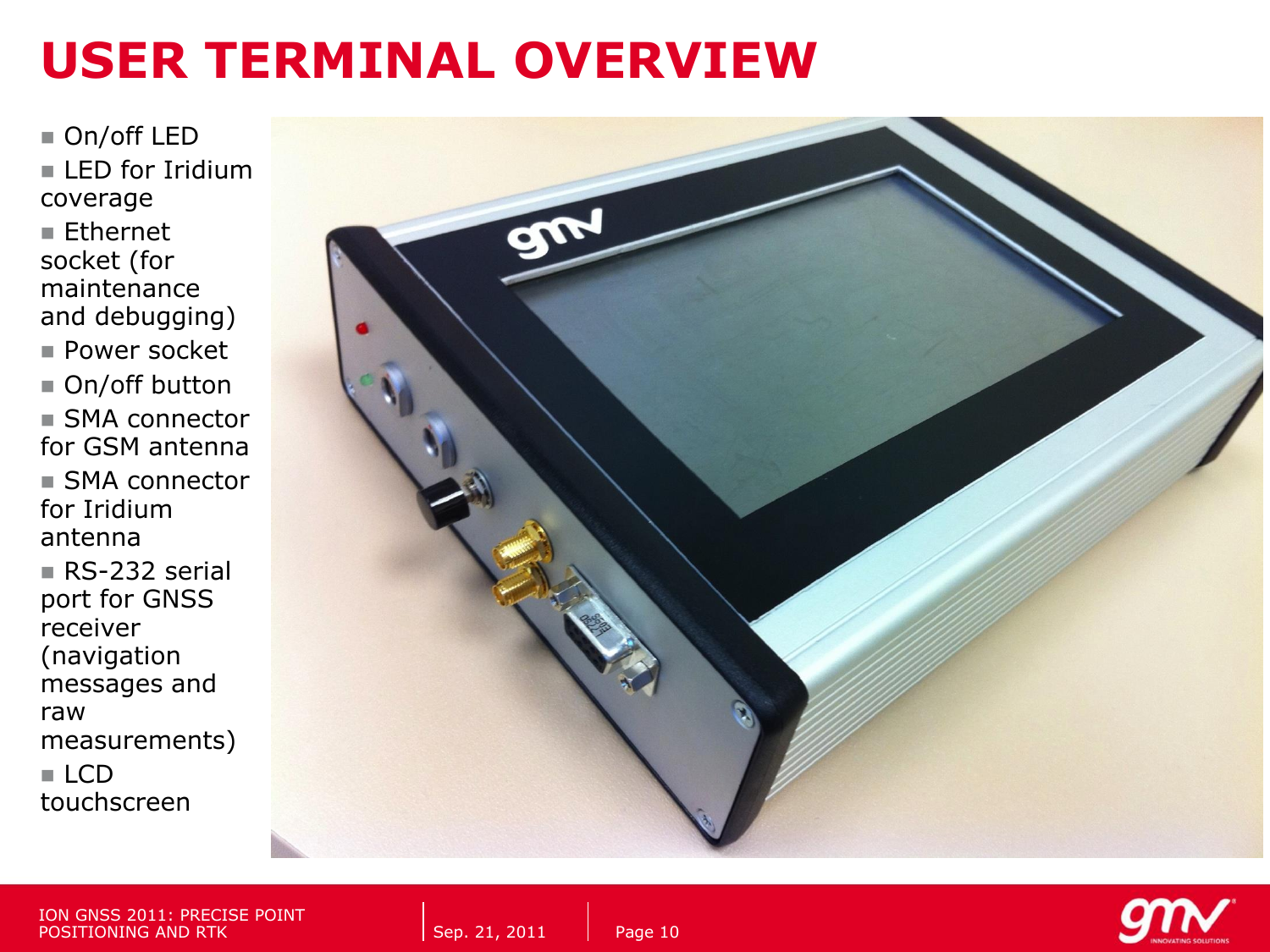#### **PHASE AMBIGUITY RESOLUTION (1)**

 *Traditional* PPP does not provide integer carrier-phase ambiguity resolution; in practice this limits PPP accuracy to around 10 cm in horizontal for short arcs  $(< 1hr)$ 

**Reason: ambiguities are integer up to biases per satellite and receiver;** satellite biases can be cancelled by differencing between two receivers (RTK) but PPP has a single receiver

 Ambiguity resolution or *fixing* in PPP would allow for cm-level positioning (all over the Earth!)

**Solution for PPP**: since satellite biases cannot be cancelled with a reference station, they must be broadcast to the user (apart from orbits and clocks)

 GLONASS ambiguity fixing currently not supported due to inter-channel biases in the receiver

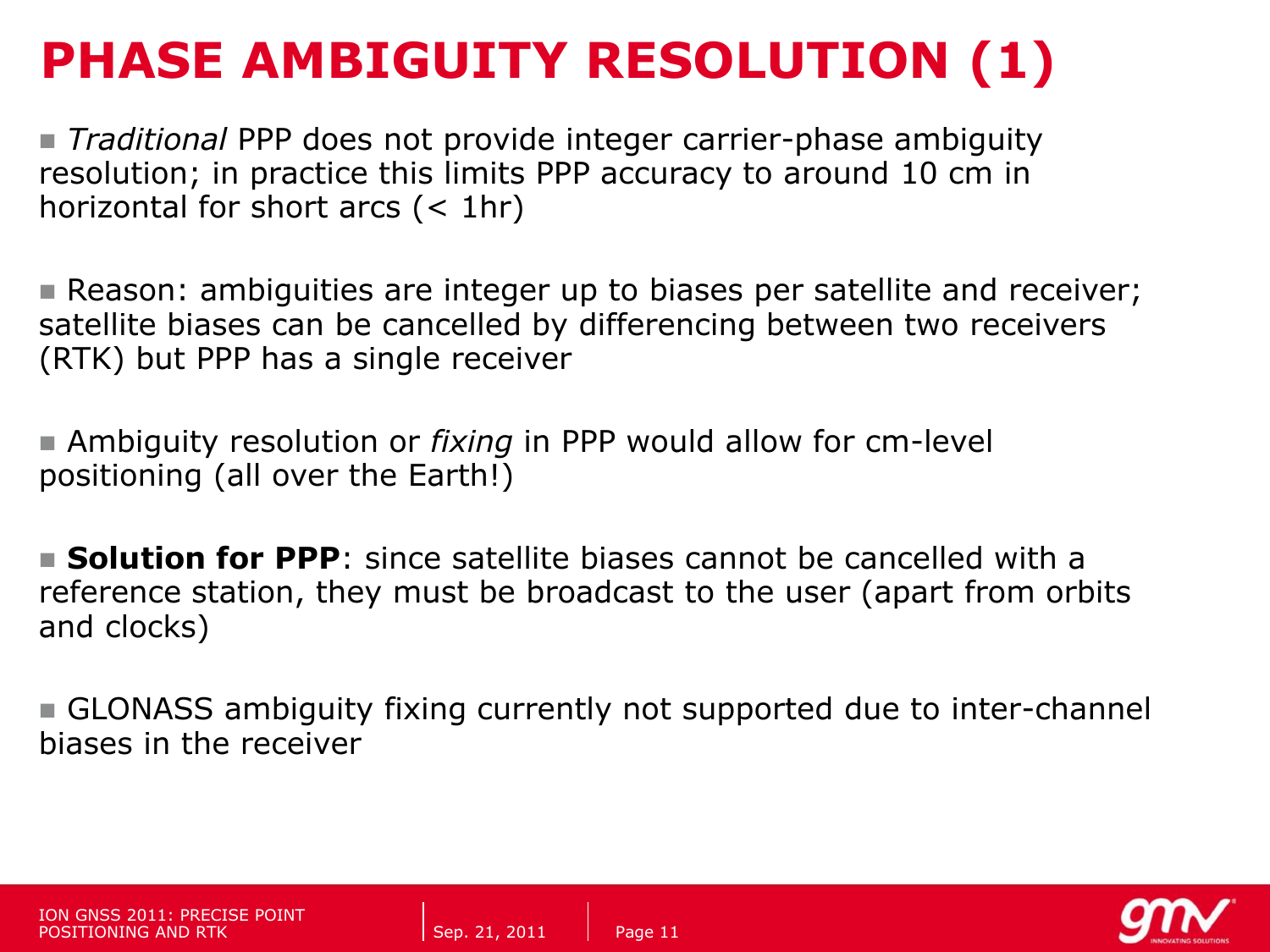#### **PHASE AMBIGUITY RESOLUTION (2)**

■ Traditional PPP real time technique requires rather long convergence time due to the ambiguity estimation (filtering) problem

■ Convergence time over 30 min for decimeter-accuracy

■ Centimeter-level accuracy can only be achieved after many hours

 The example below shows behavior of traditional PPP without ambiguity fixing



ION GNSS 2011: PRECISE POINT POSITIONING AND RTK Sep. 21, 2011

```
Page 12
```
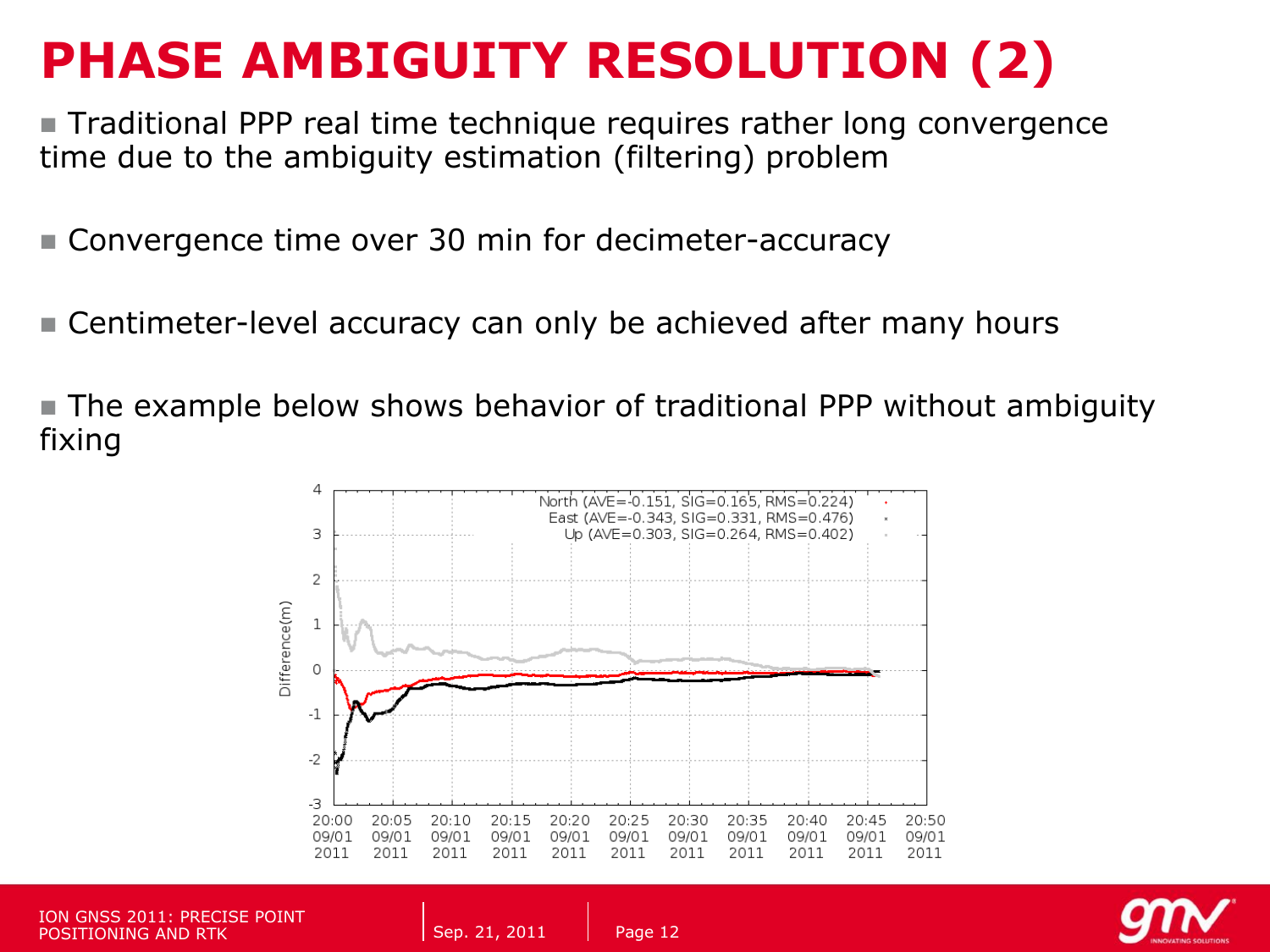### **PHASE AMBIGUITY RESOLUTION (3)**

■ PPP with ambiguity resolution converges to 1-2 cm error (horizontal) after 30 min (as opposed to decimeter-level in traditional PPP)

A clear jump can be seen in the position error when ambiguities are fixed, typical pattern is shown below

■ Decimeter-level accuracy is achieved typically after 10-15 min only

 There is a big room for improvement in convergence time using advanced ambiguity searching techniques -> **GMV target**: Achieve convergence after 5 minhorizontal



ION GNSS 2011: PRECISE POINT POSITIONING AND RTK NEWSTAPH Sep. 21, 2011

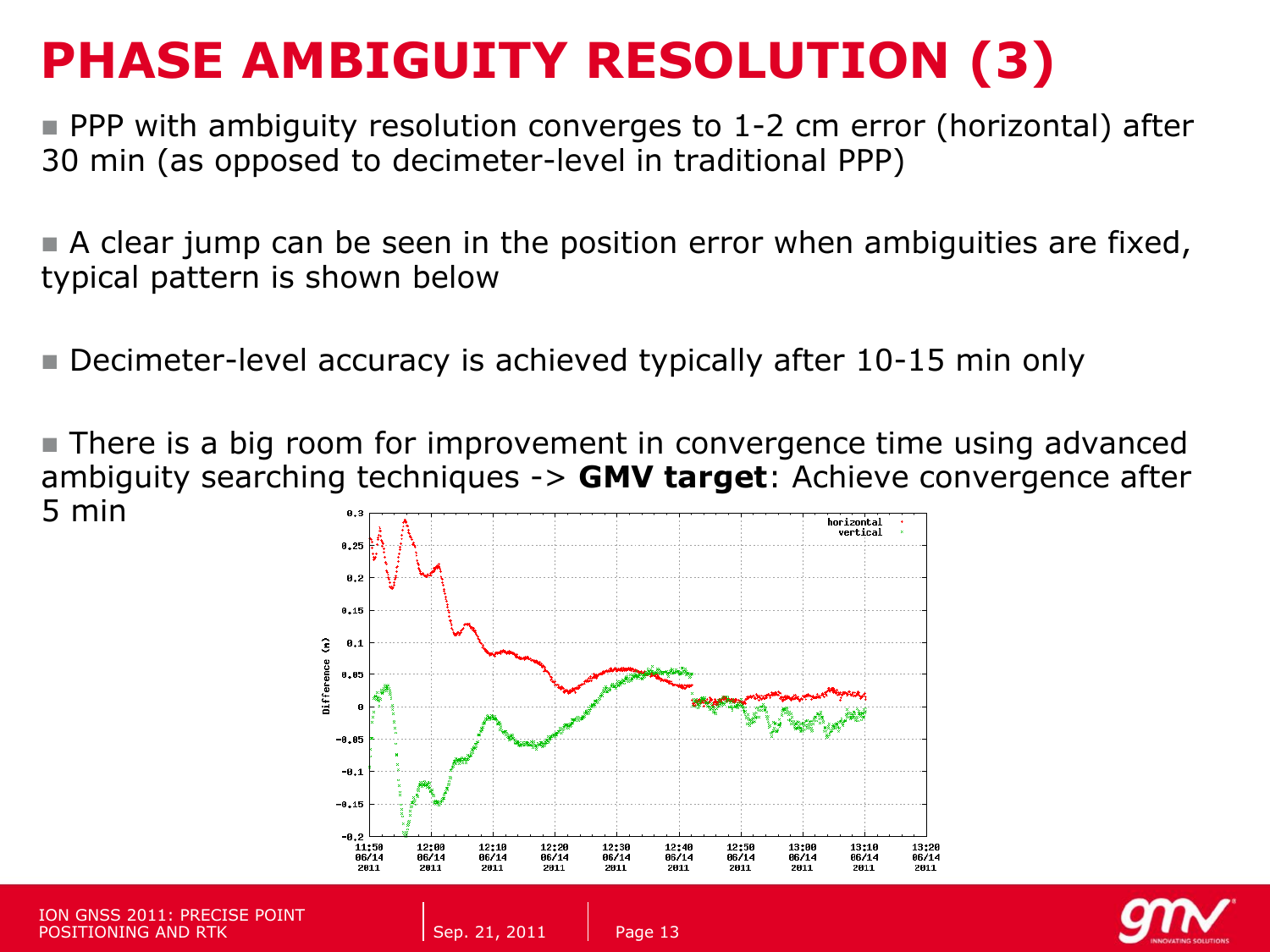#### **PHASE AMBIGUITY RESOLUTION (4)**

#### **Ambiguity fixing for PPP**:

- Station network used to generate orbits and clock corrections is available
- ODTS with ambiguity fixing and/or dedicated process to estimate satellite **fractional biases**
- Transmit satellite biases (with orbit + clock corrections)
- User -> fix integer ambiguities by subtracting biases first





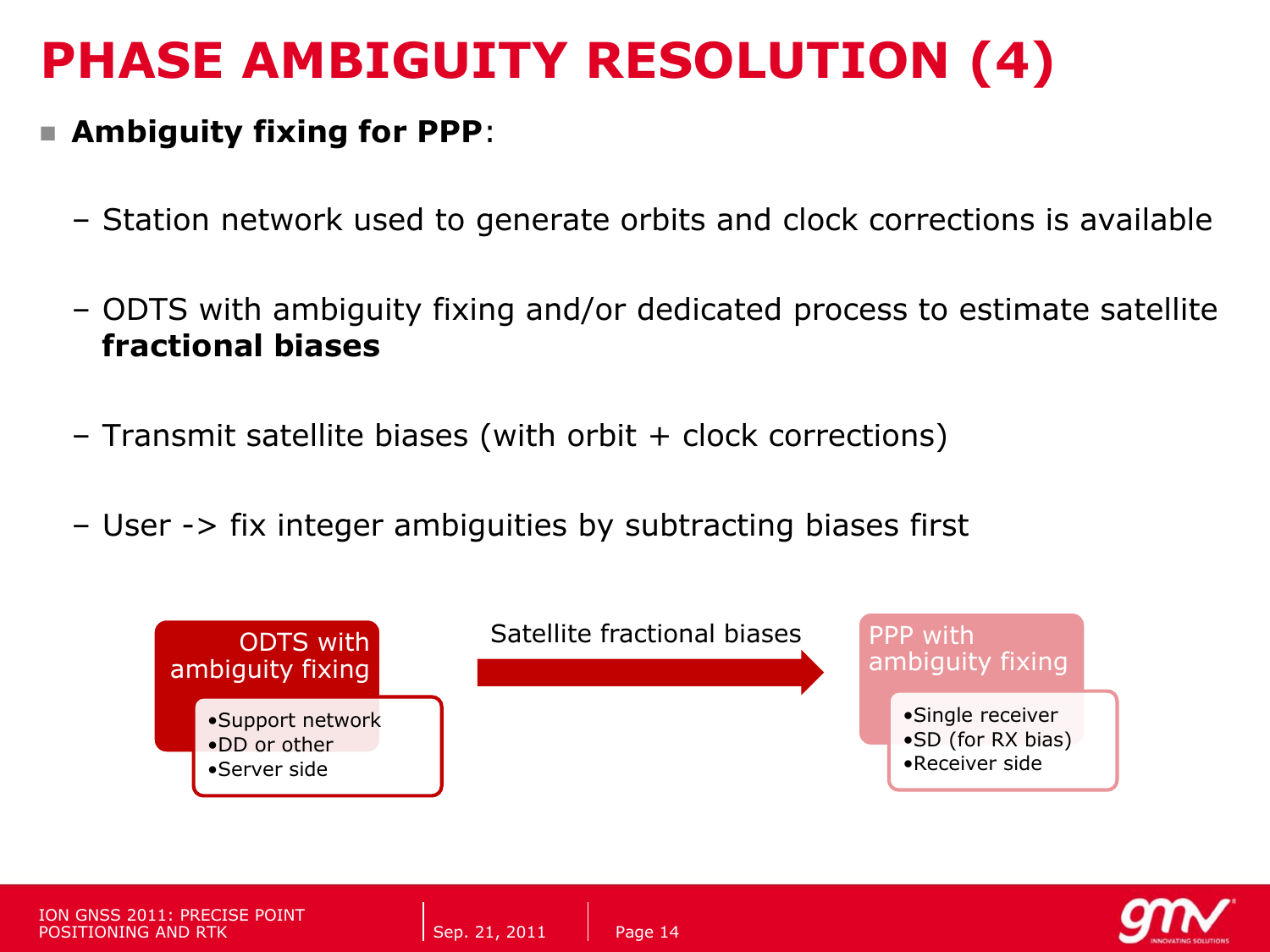#### **CONCLUSIONS**

**Real time products (orbits and clocks) already being generated by GMV** 

 Algorithms being upgraded to support real-time PPP with ambiguity resolution to enhance convergence time to a few minutes.

 Still large room for convergence improvement using advanced ambiguity searching techniques (GMV target is 5 min)

■ Space-State Representation (SSR) in RTCM standard must be adapted in order to accommodate additional biases for ambiguity fixing

**PPP** corrections broadcast is RTCM/NTRIP over mobile internet, or by Iridium SBD (Short Burst Data) service in areas with no mobile internet

**Prototype user terminal is being developed by GMV for worldwide RT PPP** 

Receiver independent device -> can be connected to any professional GNSS receiver through RS-232 serial port. Supports GSM and Iridium connectivity